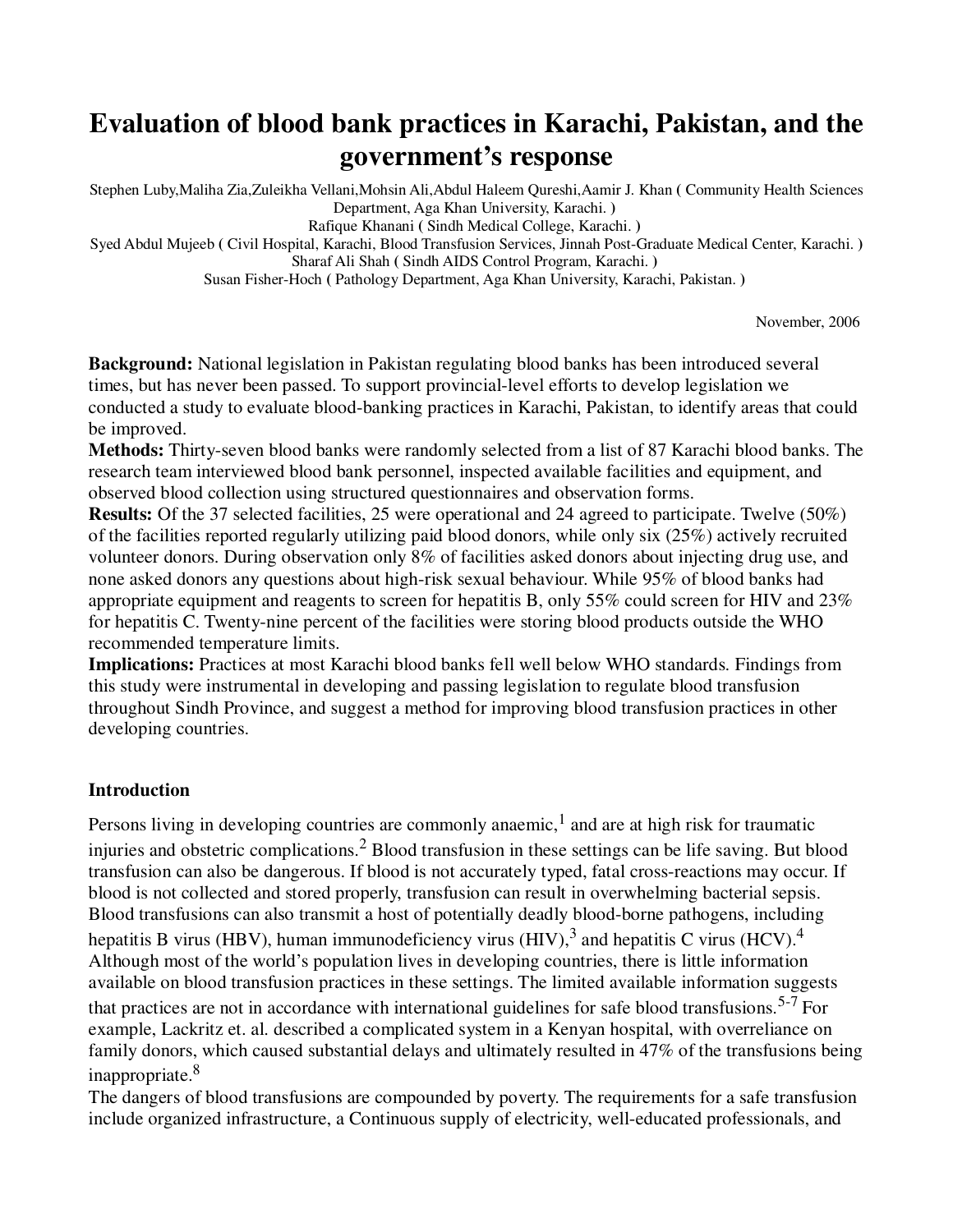readily available supplies of expensive equipment and reagents, resources that are all typically in short supply in developing countries.

Pakistan is a developing country with an estimated infant mortality rate of 89 per 1000 live births and an adult female literacy rate of 23%. It ranks 134th out of the 174 countries on the human development index of the United Nations.<sup>9</sup> Karachi, Pakistan's largest city and economic hub, has an estimated population of 9.8 million people and is situated in Pakistan's Sindh province (estimated population 40 million).

The prevalence of blood-borne hepatitis virus infection is quite high in Pakistan.<sup>10,11</sup> Karachi health care practitioners and Sindh government officials became increasingly concerned that unregulated blood bank facilities in Karachi were unsafe. Despite being introduced several times in the preceding 5 years, attempts to pass national legislation regulating blood banks failed to complete the long legislative approval process. We conducted a study to evaluate blood-banking practices in Karachi, to identify areas that needed improvement, and to provide information to guide provincial authorities in implementing legislation to improve the system.

### **Methods**

Since there was no official list of blood banks in Karachi, a physician associated with two of the largest government hospitals and the owner of a well-reputed blood bank, drafted an unofficial list of 87 Karachi blood banks. He drew up this list for his own reference using information from personal contacts and his own experience in blood banking in Karachi. He believed this list to be complete and shared it with the study team. The team randomly selected a sample of 37 facilities from the list, and in October and November 1995, visited each of the facilities. They interviewed the most senior administrator and a phiebotomist or technician at the facility using a structured questionnaire. Team members also observed the donor evaluation, blood collection, and screening practices actually being carried out. They recorded their observations on a standardized 50-item observation form. Because many of the facilities collected only a few units in a day, observations of blood screening and handling practices were conducted at fewer facilities  $(n = 13)$  than the total number of evaluated blood banks  $(n - 13)$  $= 24$ ). In addition administrators and/or phiebotomists occasionally refused to answer specific questions. We calculated the prevalence of specific responses using the number of blood banks that provided a response as the denominator.

We evaluated the blood banks using World Health Organization (WHO) standards for safe blood transfusion services.12 Study staff asked whether blood banks had physicians on staff and whether the medical director had specific training in blood transfusion services. We conceptualized blood screening as a three-tiered process:

first, whether donors were volunteers or paid; secondly, whether a potential donor was a suitable donor by WHO standards based on medical history and physical examination; and thirdly, after blood collection, whether appropriate laboratory studies were performed to detect infectious pathogens. We evaluated each blood bank at each of these levels. We also evaluated whether blood banks produced only whole blood or whether they utilized component therapy as advocated by WHO. Fieldworkers observed the blood storage refrigerators, and noted the temperature on the refrigerator's thermometer. They reviewed the written records of the previous donations and noted how many units of blood were transfused in the preceding week, and what percentage of the preceding 50 units had been transfused by paid donors.

In order to extrapolate data for the whole of Karachi we assumed that the randomly selected facilities which we approached were similar to the facilities on the physician's original list that we did not approach, and that the week prior to the visit was a typical week for blood demand.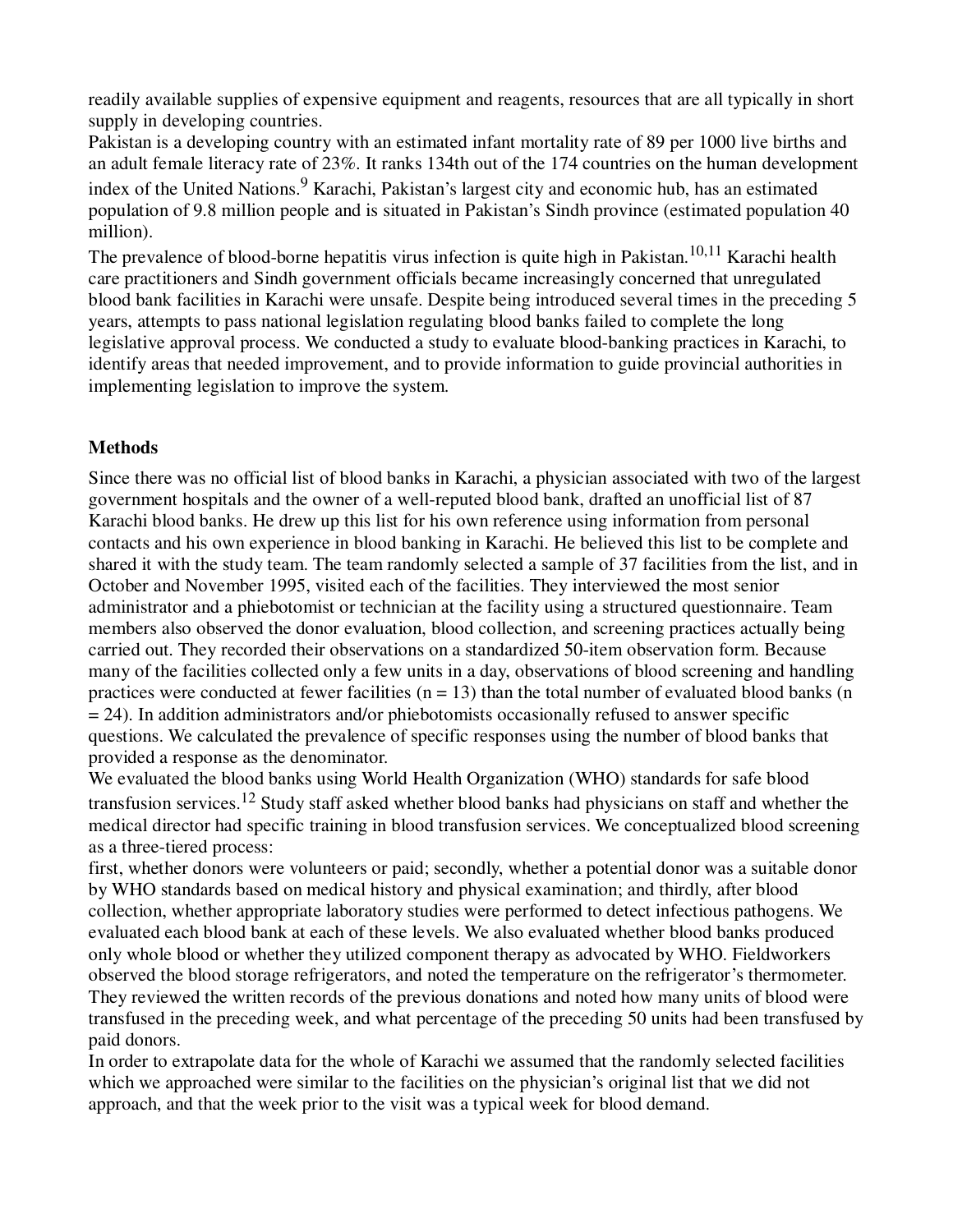### **Results**

Of the 37 facilities included in the random sample, 3 were mentioned twice by different names, 4 had closed completely, 3 had discontinued their blood transfusion services, 2 could not be located despite extensive inquiries and mobilization of contacts, and one facility refused to participate in the study. The remaining 24 facilities met our inclusion criteria and were included in the study, though in one facility we were not allowed to interview the staff and in a different facility we were not allowed to observe practices. Four of these facilities (17%) were run entirely by the government; 18 (75%) were private organizations, and 2 (8%) were partly financed by the government and partly by private organizations. Twenty-three percent of the blood banks were affiliated with a hospital to which they supplied blood. The others had no formal af?liations and functioned as independent units. At 9 facilities (41%) blood was transfused on site. In the others blood was collected and dispensed, but not transfused. Seventeen of the facilities (74%) provided a 24-hour blood transfusion service.

The most senior administrator was a non-physician in 4 (21%) of the blood banks. Two blood banks (9%) employed no physicians at all. Only 10 of the blood banks (53%) were headed by a qualified hematologist or a pathologist with specialized training in blood transfusion. At 12 facilities (57%) the phlebotomist had acquired a Bachelor's degree, and at 19 facilities (83%) the phiebotomists had received basic technician training.

Twelve of the facilities (50%) reported regularly utilizing paid blood donors. Among the 17 facilities which permitted us to review the preceding 50 units of blood dispensed, 31% of the units were from paid donors. Twenty- one of the facilities (91%) requested that transfusion recipients bring a donor with them, i.e. a replacement donor. Only 9 (39%) of the facilities regularly collected blood from volunteer donors, and only 6 (25%) actively recruited volunteer donors through regular blood collection campaigns.

Blood bank personnel reported some efforts to identify whether a prospective donor was suitable based on their medical history and risk assessment (Table 1).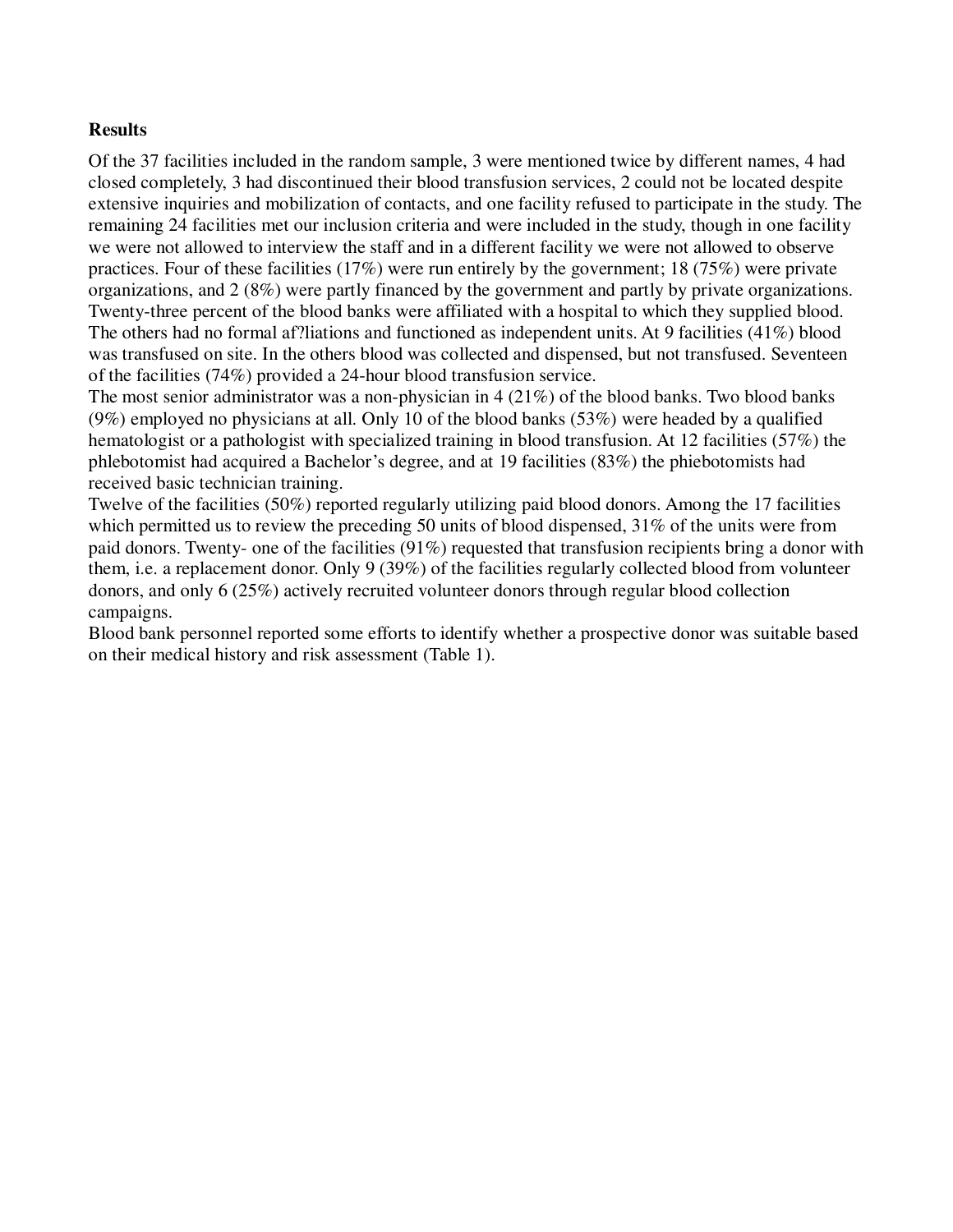| Deferral criteria                      | No. (%) of blood banks reporting<br>to use this criteria $(n=21)$ | No. (%) of blood banks observed<br>to be asking donors these questions $(n=12)$ |  |
|----------------------------------------|-------------------------------------------------------------------|---------------------------------------------------------------------------------|--|
| Risk factors from clinical history     |                                                                   |                                                                                 |  |
| Jaundice in the past year              | 13(62)                                                            | 10(83)                                                                          |  |
| Blood donation in last month           | 2(10)                                                             | 5(41)                                                                           |  |
| Injecting drug use                     | 3(14)                                                             | 1(8)                                                                            |  |
| Multiple sexual partners               | 0(0)                                                              | 0(0)                                                                            |  |
| Untreated sexually transmitted disease | 1(5)                                                              | 1(8)                                                                            |  |
| Acute disease                          | 11(52)                                                            | 5(42)                                                                           |  |
| Chronic disease                        | 6(29)                                                             | 6(50)                                                                           |  |
| <b>Blood</b> transfusion               | 1(5)                                                              | 1(8)                                                                            |  |
| Physical examination                   | No. (%) reporting using                                           | No. (%) observed to evaluate                                                    |  |
|                                        | these crteria (n=21)                                              | these criteria $(n=12)$                                                         |  |
| Abnormal blood pressure                | 10(48)                                                            | 3(25)                                                                           |  |
| Under weight                           | 5(24)                                                             | 2(17)                                                                           |  |
| Jaundice                               | 2(10)                                                             | 2(17)                                                                           |  |
| Needle marks                           | 2(10)                                                             | 0(0)                                                                            |  |
| Laboratory blood screening             | No. reported screening/                                           | No. (%) observed with                                                           |  |
|                                        | No. asked (%)                                                     | equipment and reagents (n=22)                                                   |  |
| Hepatitis B surface antigen            | 21/22 (95)                                                        | 21(95)                                                                          |  |
| HIV antibody                           | 12/23(52)                                                         | 12(55)                                                                          |  |
| Hepatitis C antibody                   | 4/23 (17)                                                         | 5(23)                                                                           |  |

Table 1. Deferral criteria for blood donation reported and observed at a random sample of Karachi blood banks, 1995.

However, with the exception of history of jaundice in the last year, deferral criteria were assessed in only a minority of cases. Only 8% asked about injecting drug use, and none asked any questions about high-risk sexual behaviour. Similarly, 87% of facilities reported that a physical examination was performed on all prospective blood donors, but this procedure was observed in only 25% of the facilities. For laboratory screening, 95% of blood banks had appropriate equipment and reagents to screen for hepatitis B, 55% for HIV and 23% for hepatitis C (Table 1). On observation, two of the facilities were pooling specimens prior to testing them for HIV and two were pooling specimens to screen for hepatitis C. Although not a part of the structured questionnaire, respondents at 25% of the facilities spontaneously reported that even when they had equipment and reagents, they did not screen every unit of blood for infectious agents, but did so selectively. This selection was usually dependent upon the recipient's willingness to pay for the costs of the screening tests.

Whole blood was dispensed from all of the facilities, packed cells from 16 (70%), fresh frozen plasma from 10 (43%), platelets from 7 (30%), and cryoprecipitates from 5 (22%). Six of the blood banks (26%) offered only whole blood. Eighty-three percent of blood banks (15/18), including 63% (10/16) of the blood banks dispensing components, collected their blood products in a single bag, rather than into multiple bags to ensure aseptic separation of blood products as recommended by WHO. 12 All of the facilities had a refrigerator.

At the time of inspection the temperature of the refrigerators was outside the WHO recommended limits in 29% of the facilities (Figure).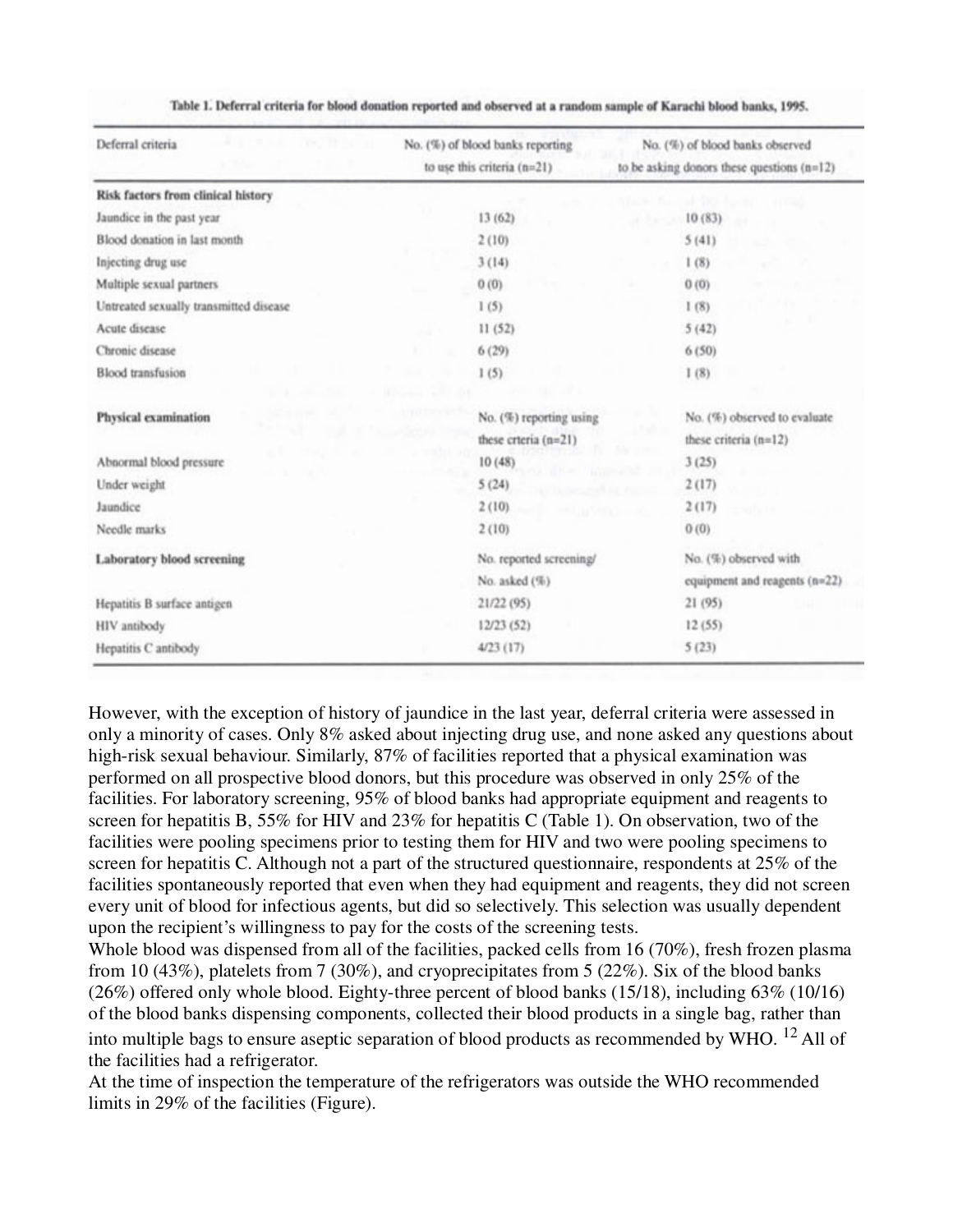

Figure. Temperature of blood storage refrigerators in Karachi blood banks, 1995

On average 50 units were dispensed from each of the facilities in Karachi in the week prior to the study team's visit (range 2-490). Sixty-five percent of blood banks distributed fewer than 20 units of blood in the week preceding the study visit. The observed weekly rate extrapolates to 2950 units of blood transfused in an average week or 153 400 units in a year in Karachi. Most of the blood was transfused in hospitals, with obstetric and surgical units being the most common users (Table 2).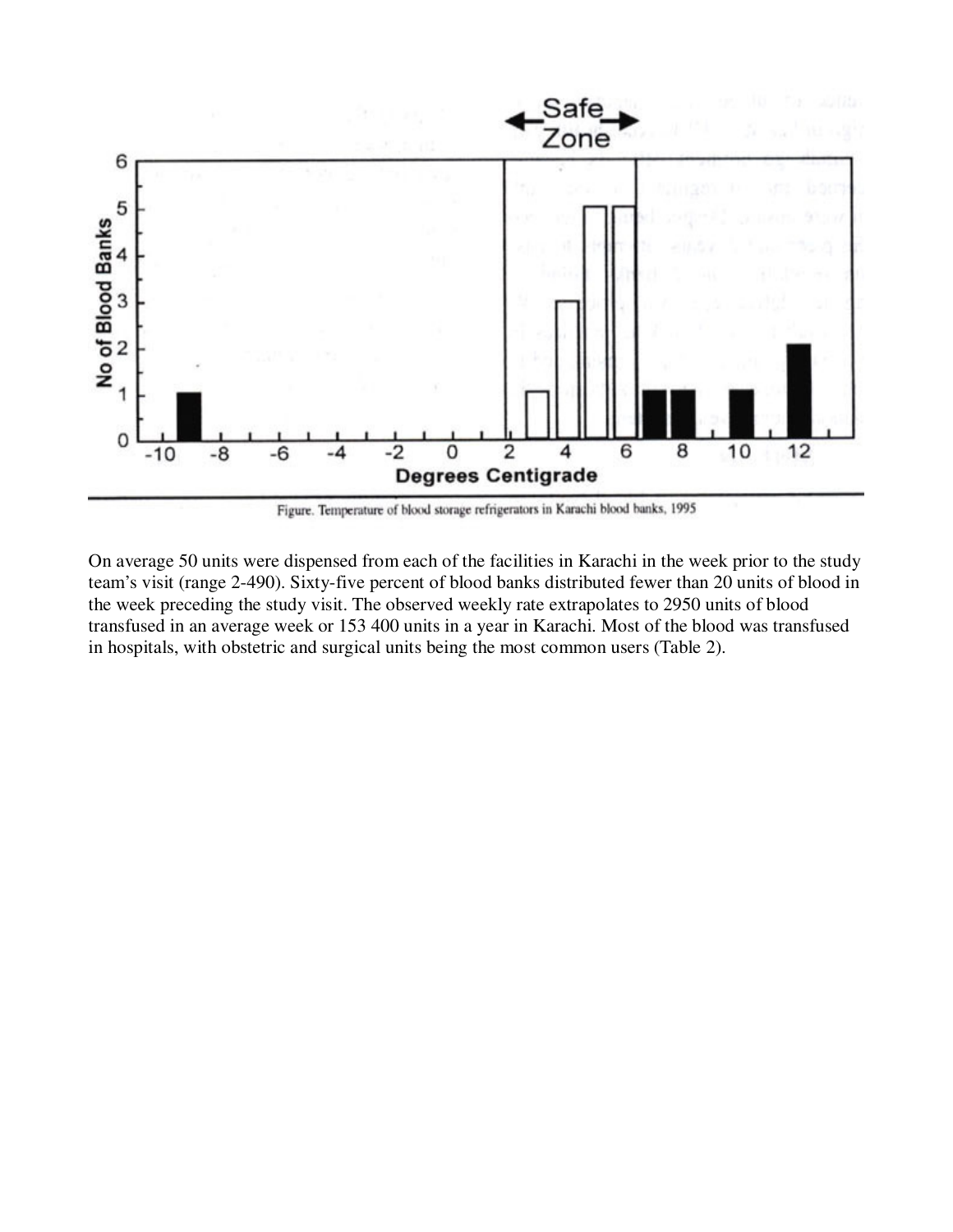|                                                                                                                                                                                                                                | Number $(\%)^a$       |  |
|--------------------------------------------------------------------------------------------------------------------------------------------------------------------------------------------------------------------------------|-----------------------|--|
| Facility type <sup>b</sup> cinema visitingen and soviet                                                                                                                                                                        |                       |  |
| Private hospitals<br>FOID BUILDED RICHAR                                                                                                                                                                                       | 442 (49)              |  |
| Government hospitals and an annual state of the state of the state of the state of the state of the state of the state of the state of the state of the state of the state of the state of the state of the state of the state | 292(33)               |  |
| Maternity homes and the property                                                                                                                                                                                               | $\frac{1}{2}$ 96 (11) |  |
| General practitioner clinics                                                                                                                                                                                                   | bootd<br>8(1)         |  |
| <b>Jasqueine</b><br>Other                                                                                                                                                                                                      | 60(7)                 |  |
| Hospital ward <sup>c</sup>                                                                                                                                                                                                     |                       |  |
| Obstetrics and gynaecology                                                                                                                                                                                                     | 86 (44)               |  |
| Surgery                                                                                                                                                                                                                        | 47 (24)               |  |
| Emergency 24 (12)                                                                                                                                                                                                              |                       |  |
| Haematology/Oncology                                                                                                                                                                                                           | 5(3)                  |  |
| Other wards                                                                                                                                                                                                                    | 32 (16)               |  |

## Table 2. Blood transfusion setting, Karachi 1995.

a Percentages do not add up to 100% because of rounding.

b Includes data from the last 50 donations from the 21 facilities that permitted the stdy team to review their records (=898).

c Includes those194 transfusions that took place in hospitals where the ward was noted in the register.

Combining maternity homes, which are freestanding inpatient facilities where many women deliver and inpatient obstetric and gynaecology wards accounts for 33% of transfusions. On average one unit of Rh-positive blood cost 452 rupees (US\$13.29) with Rh-negative blood selling at a mean 509 rupees (US\$14.97). This compares with an average urban household monthly income within Pakistan of US\$90.<sup>13</sup>

### **Discussion**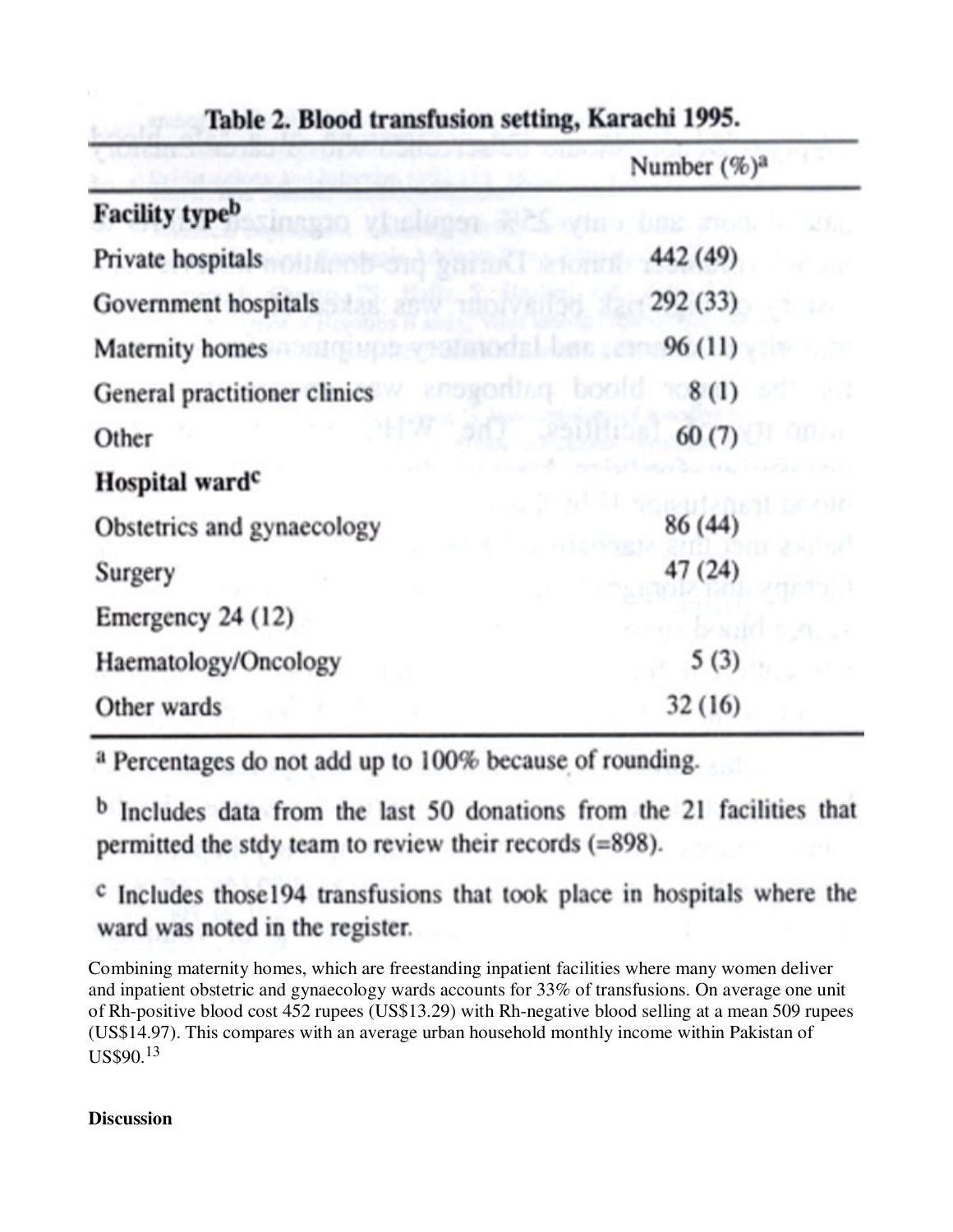Practices at most blood banks in Karachi during this study fell well below WHO standards. The WHO recommends organized efforts to recruit voluntary non-remunerated donors as the cornerstone of a safe blood supply.<sup>12</sup> Donors should be screened with a careful history and appropriate laboratory screening tests on each unit of blood.<sup>12</sup> In Karachi 50% of facilities regularly employed paid donors and only 25% regularly organized efforts to recruit volunteer donors. During pre-donation interviews, a history of high-risk behaviour was asked of only a small minority of donors, and laboratory equipment for screening for the major blood pathogens was present in only a minority of facilities. The WHO recommends that transfusion facilities have a doctor available and the medical director of the service has specialized training in blood transfusion.<sup>12</sup> In Karachi, barely half (54%) of blood banks met this standard. The WHO encourages component therapy and storage at safe temperatures to efficiently utilize scarce blood supplies.<sup>12</sup> In Karachi blood banks, blood was not collected for component therapy in the majority of facilities, and a third of facilities held blood products at unsafe temperatures. This failure to meet standard safety practices would be expected to have substantial adverse health consequences. For example, considering only hepatitis C, prior studies from Karachi suggest that 21% of paid donors,<sup>14</sup> 2.4% of family donors10 and 1% of volunteer donors<sup>15</sup> are infected with hepatitis C. The present study suggests that 31% of transfused units are from paid donors and only 23% of blood banks have equipment for hepatitis C screening. If we assume that these figures approximate the practices throughout this city, and that of the 69% of donors who are not paid half are volunteers and half are family donors, then of the estimated 153 400 units transfused each year in Karachi, 9072 (5.9%) could transmit hepatitis C virus. Even allowing for some inefficiency in transmission, a Karachi patient receiving a standard 2-unit transfusion faces an approximate 10% risk of contracting hepatitis C. These projections suggest that 7689 of the infected units (85%) come from paid blood donors. In addition to a high rate of transmission of viruses, the risk of bacterial contamination must also be high since 63% of the blood banks which produced components used an open system, 24% of blood banks had their refrigerator above the 6°C recommended by WHO, and the city suffers frequent power failures. Without intervention this highly dangerous scenario would be expected to worsen substantially as the HIV pandemic progressively spreads through Pakistan.

The Sindh AIDS control programme, informed by the results of this analysis, drafted legislation, The Sindh Transfusion of Safe Blood Bill, that on August 28, 1996 won legislative approval and became law. Key provisions of the bill included creation of the Provincial Blood Transfusion Authority, with responsibilities including government registration and licensing of all blood banks, and ensuring that blood banks are managed and run by qualified personnel and function in accord with WHO standards.16 In addition, the legislation outlawed paid blood donation and explicitly required that blood banks have proper refrigeration and backup power supplies.<sup>16</sup> Advocates for the legislation explained that the data provided by this assessment of the blood bank was critical in winning support for the legislation. The most common query from legislators was, 'How do we know this is a problem?' The study of blood banks from Sindh, specifying and quantifying the problems, was repeatedly useful. There were at least two reasons why these efforts to translate this public health evaluation into policy were successful. First, provincial health authorities were already interested in this issue and were motivated to bring change before the study was ever conducted. The study provided the information that health authorities needed at the time they needed it. Secondly, this successful effort was focused at the provincial rather than the national level. Health delivery in Pakistan is a responsibility of the provincial government, and on the provincial level the group of professionals involved were a smaller group that already knew each other and worked well together. The logistics of performing one study in one city were also substantially easier than a national study would have been, and since the bulk of blood transfusions within Sindh occur in Karachi, a one city sample was sufficiently representative to convince legislators.

There are important limitations to this study. First, we cannot be confident that respondents answered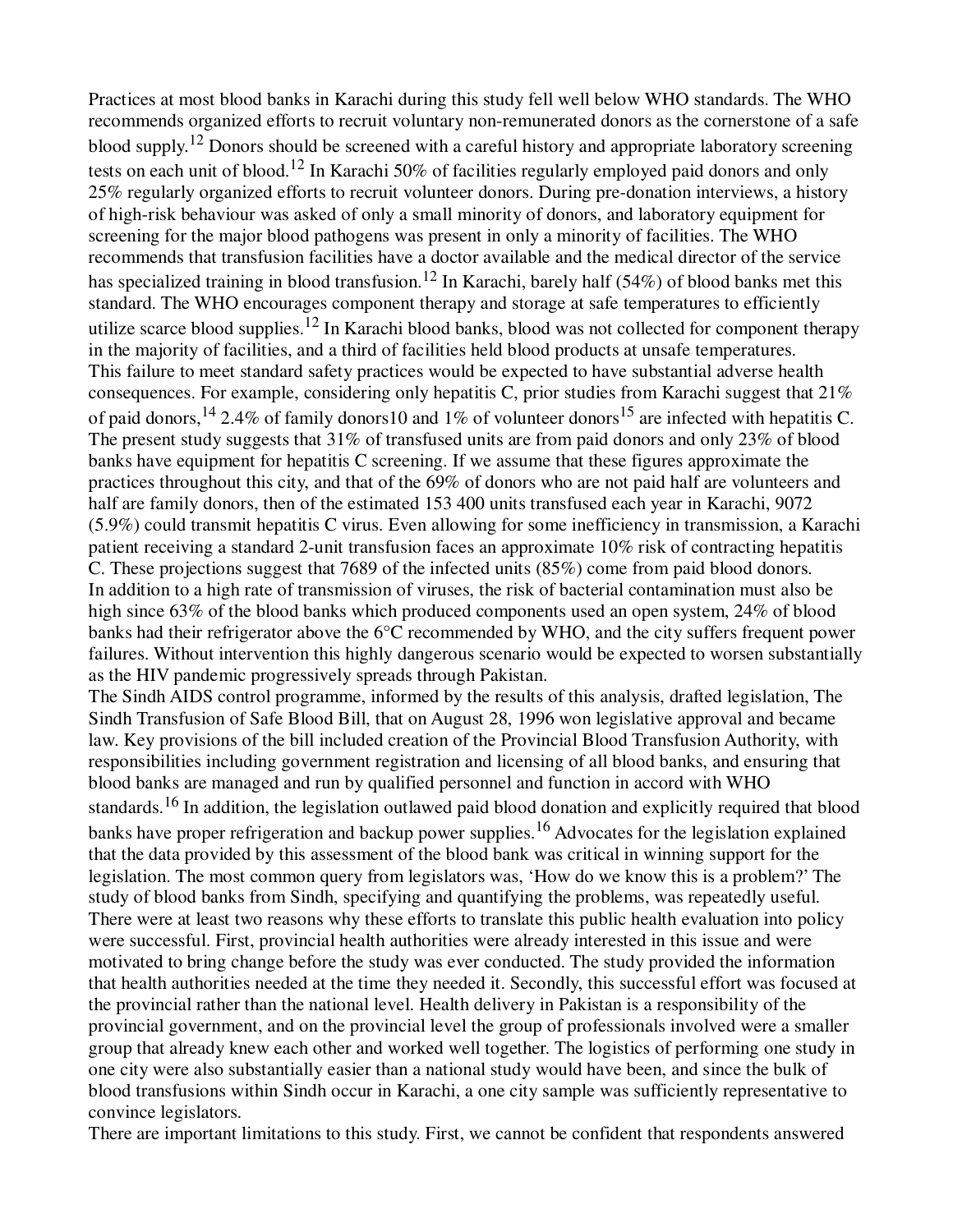the questions honestly or that their behaviour under observation was typical of their behaviour when observers were not present. This problem was compounded by refusals to answer certain questions. However, we would expect both their responses and behaviours during the study to be consistently biased towards appropriate standard practices. Thus, the prevalence of sub-standard practices measured within this study should be considered minimum estimates. Secondly, it is possible that the selected blood banks and the timeframe of the study were not representative of the whole city during the course of a year. However, given the resource constraints of a developing country, the approach used in this study is a cost-effective means of acquiring information that should be substantially more representative than either general impressions of individual workers in the field or in-depth studies of individual blood banks.

There are also limitations to the effectiveness of legislation. The implementation in letter and spirit, and enforcement of the legislation, is untested. Indeed the mismatch noted in this study between what blood bank administrators said were their standard practices, and what equipment, supplies and practices were observed in the facilities, suggests that an objective assessment of compliance and quality assurance will be required.

There are clear economic barriers to safe transfusion practices in developing countries. Screening and storing blood safely requires trained personnel and expensive equipment and consumables. In the unregulated market for blood in Karachi, financial considerations, for example the recipient's willingness to pay for blood screening for infectious pathogens, were a central determinant of transfusion safety. And Karachi, where we found marked limitations in equipment and supplies, is the economic hub of the country. Sixty-six percent of Pakistan's population lives in rural areas9 where there is no immediate access to blood transfusion services. Thus, to bring quality blood transfusion services throughout underdeveloped countries requires economic growth. This lack of optimal resources, however, should not limit public health advocates or developing country legislators from demanding accountability and efficient use of available transfusion resources. This study, for example, suggests that elimination of paid blood donors would be a particularly efficient way to improve the safety of the blood supply. Although this requires an aggressive public health effort, and a change in attitudes and orientation, it does not require substantial capital or technology. Moreover, this basic approach of collecting representative data of current practices may be a useful first step towards improving blood safety in other developing countries.

#### **Acknowledgements**

This project was supported by the Department of Community Health Sciences, The Aga Khan University, Karachi, Pakistan.

### **Biographies**

Stephen Luby, MD, studied internal medicine at Strong Memorial Hospital, Rochester. NY. USA, and epidemiology at the United States Centers for Disease Control. He directed the epidemiology unit of the Department of Community Health Sciences. Aga Khan University. Karachi from 1993 to 1998. He is currently conducting research on diarrhoeal prevention in developing countries with the Centers for Disease Control.

Rafique Khanani, MBBS, is an assistant professor of pathology at Sindh Medical College. He is Secretary General of Infection Control Society, Pakistan.

Maliha Zia, MBBS, isa graduate of the Aga Khan University. She is currently working as a surgical house officer in Lahore.

Zuleikha Vellani, MBBS, is a graduate of the Aga Khan University, and has completed a one-year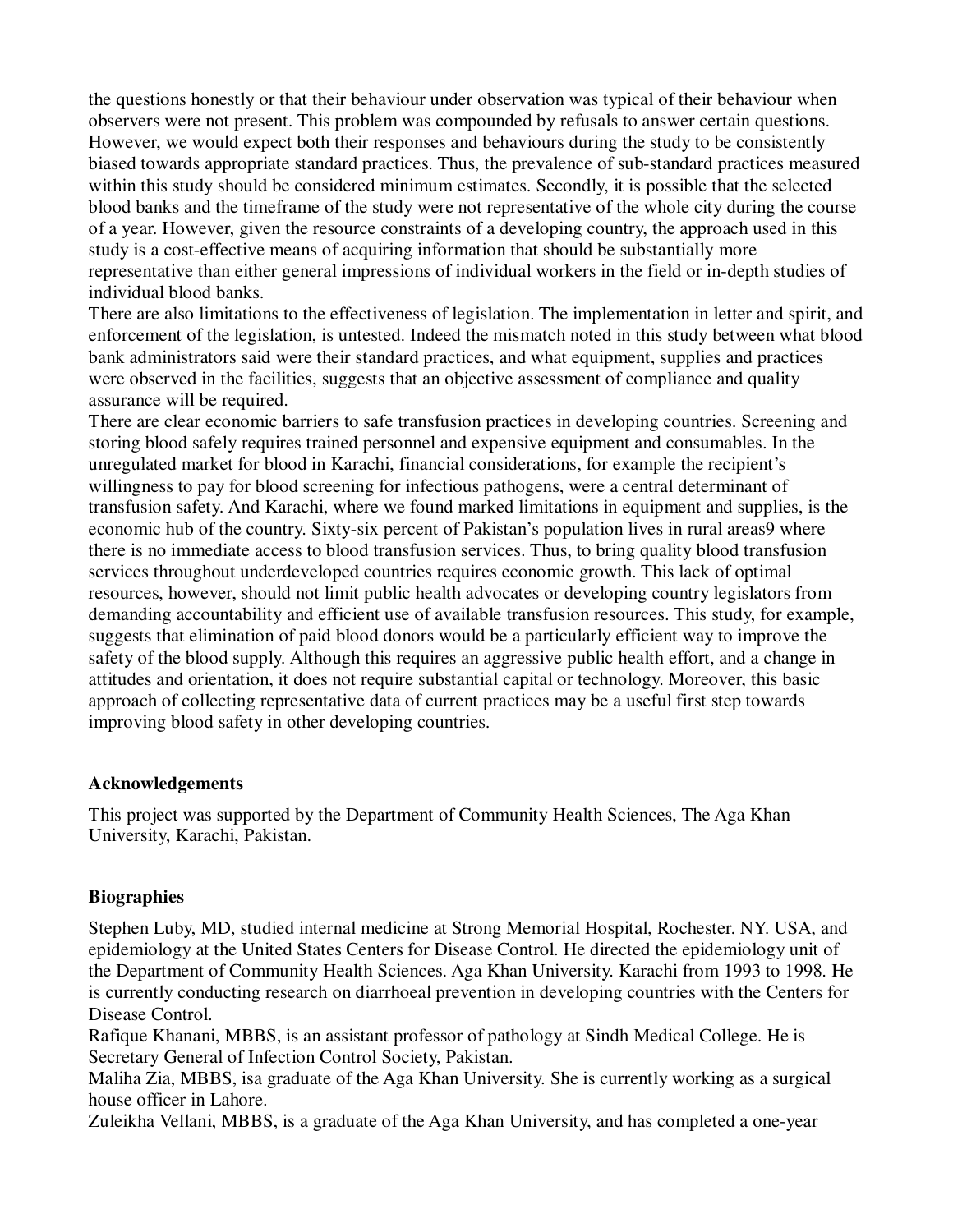internship at the same institution. She is pursuing an academic career in Family MedicIne. Mohsin Ali, MBBS, is a graduate of the Aga Khan University. He is currently an internal medicine resident at Syracuse University.

Abdul Haleem Qureshi, MBBS, is a graduate of the Aga Khan University. He is currently a surgical resident at the Aga Khan University Hospital.

Aamir Javed Khan, MBBS, was a Research Officer in epidemiology at the Aga Khan University Community Health Sciences Department (1994-97). He is currently a Research Associate at Johns Hopkins School of Public Health and Project Coordinator on a study for the Global Polio Eradication Program.

Dr. S. A. Mujeeb, MBBS, directs the Blood Transfusion Services at Jinnah Postgraduate Medical Center, Karachi.

Dr. Sharaf All Shah, MBBS, has been the Provincial Programme Manager, AIDS Prevention and Control Programme. Government of Sindh, Pakistan, since 1995. Before this he was the Senior Registrar, Dermatology and Sexually Transmitted Diseases, at Dow Medical College Karachi for 8 years, where he taught undergraduate and postgraduate medical students, and guided a research project in dermatology and sexually transmitted diseases.

Susan Fisher-Hoch studied medicine in London. After postgraduate training in virology and epidemiology, she worked with viral haemorrhagic fevers at the Centers for Disease Control and Prevention in Atlanta, USA. She is now responsible for the Biosafety Level 4 laboratory in Lyon, France.

Correspondence: Stephen Luby, MD, Centers for Disease Control and Prevention, Foodborne & Diarrheal Disease Branch, Mailstop A-38, 1600 Clifton Road, Atlanta, GA 30087, USA. Email sx12@cdc.gov

### **References**

1. Demaeyer E. Adiels-Tegman M. The prevalence of anemia in theworid. World Health Statistics Quarterly 1985; 38: 302-16.

2. World Health Organization. The World Health Report 1995:Bridging the Gaps. Geneva: World Health Organization, 1995.

3. Greenberg AE. Nguyen-Dinh P. Mann JM et al. The association between malaria, blood transfusions, and HIV seropositivity in a pediatric population in Kinshasa, Zaire. Journal of the American Medical Association 1988; 259(4): 545-9.

4. Aach RD. Stevens CE. Hollinger FB et al. Hepatitis C virus infection in post transfusion hepatitis. An analysis with first and second generation assays. New England Journal of Medicine 1991; 325(19): 1325-9.

5. McFarland W, Mvere D. Shandera W. Reingold A. Epidemiology and prevention of transfusionassociated human immunodeficiency virus transmission in sub-Saharan Africa. Vox Sang l997;72: 85- 92.

6. Miilttä TK. Management of acute blood loss. Vox Sang 1994;67(suppl 5): 59-61.

7. Britten FHA, Fereydoun AA. El-Nageh M (eds). Blood transfusion:A basic text. Alexandria: World Health Organization. 1994.

8. Lackritz EM, Ruebush TK, Zucker JR. Adungosi JE, Were JBO, Campbell CC. Blood transfusion practices and blood-banking services in a Kenyan hospital. AIDS 1993; 7: 995-9.

9. United Nations Development Program. Human Development Report 1996. New York: Oxford University Press, 1996.

10. Mujeeb SA, Mehniood K. Prevalence of HBV, HCV, and HIV infections among fumiiy blood donors. Annals of Saudi Medicine 1996; 16: 702-3.